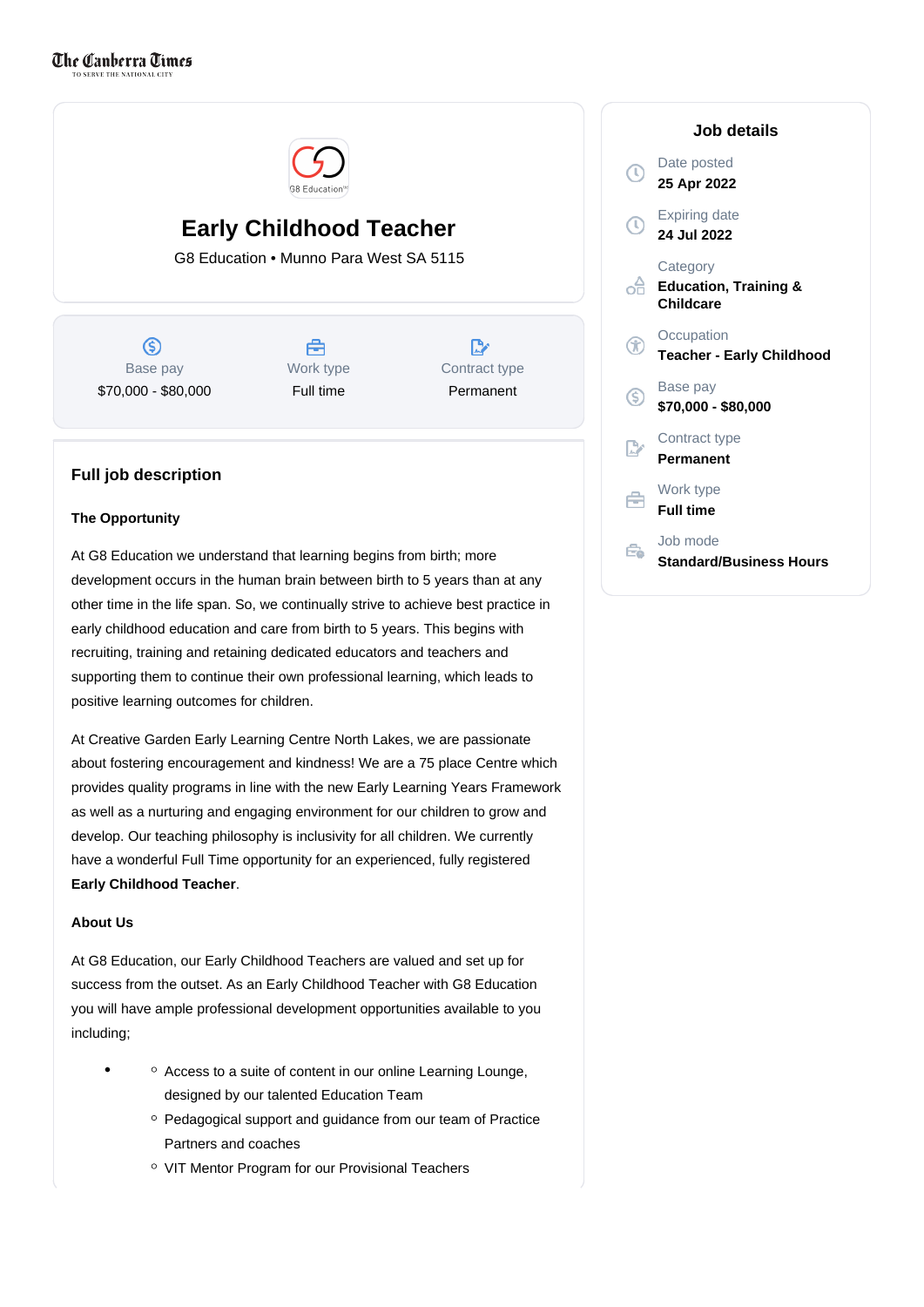## For more information and photos, please visit our centre's website: [Creative](https://www.creativegarden.com.au/centres/childcare-munno-para-west/?utm_source=google&utm_medium=organic&utm_campaign=gmb)  [Garden Early Learning Centre North Lakes](https://www.creativegarden.com.au/centres/childcare-munno-para-west/?utm_source=google&utm_medium=organic&utm_campaign=gmb)

### About You

- You will be able to demonstrate an Early Childhood philosophy, supported by an age-responsive approach to teaching and learning,
	- You will also share in our commitment to inspiring the children in our care to reach their full potential.

#### Successful Applicants must hold

- An ACECQA approved Bachelor or Masters of Education (Early Childhood)
	- Current Working with Children Check
	- <sup>o</sup> Teacher's Registration or eligible to apply

### The Benefits

With more than 450 early learning centres nationwide, G8 Education has the resources to reward your dedication with generous benefits and opportunities to grow:

- Attractive wages well above award
	- Sector leading 30% discount on care for each child at any G8 Education Centre for either yourself or a member of your family
	- $\circ$  A place to grow succession planning encouraged with opportunities for careers across the nation!
	- $\circ$  A dedicated Early Learning & Education Leadership Team to support you to contribute to the lives of children in their important early years
	- Great work life balance with flexible hours available (i.e., 9am-3pm if applicable)
	- $\circ$  Access to G8's Online Learning Lounge with more than 70 hours of professional development
	- $\circ$  Exclusive access to G8 Education's benefits platform, with discounts to 350+ retailers
	- $\circ$  Counselling for team members and their families through Employee Assistance Program (EAP)
	- Financial Coaching
	- Nutritional consulting

As part of the Team, you will feel appreciated, valued and enjoy a truly supportive and fun work environment.

How to APPLY

Please click through to the application form.

If you are interested or would like to find out more, apply now or contact the